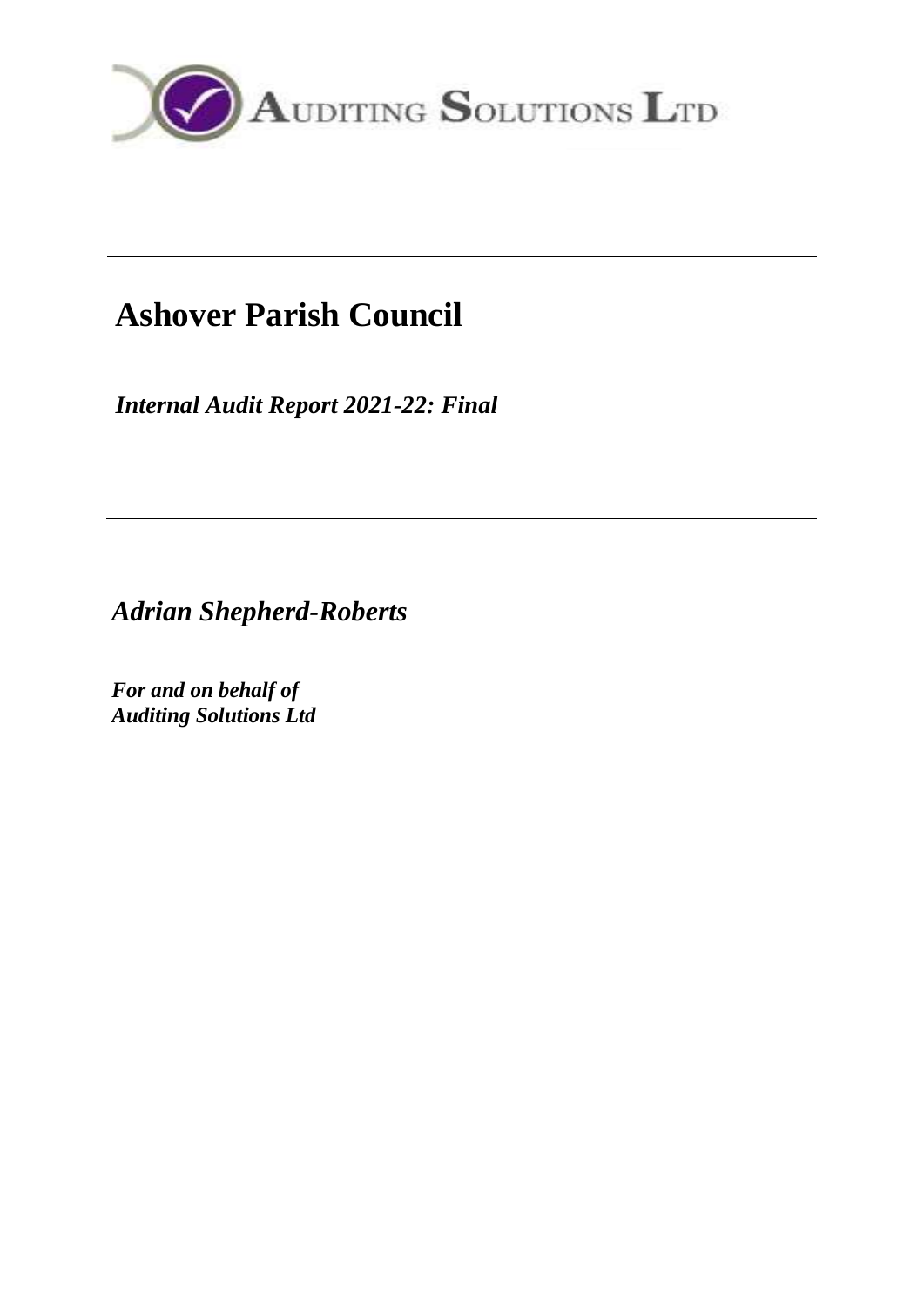### **Background**

Statute requires all town and parish councils to arrange for an independent internal audit examination of their accounting records and system of internal control and for the conclusions to be reported each year in the AGAR.

This report sets out the work undertaken in relation to the 2021-22 financial year. We have again undertaken our review for the year to date remotely: we wish to thank the Clerk in assisting the process, providing all necessary additional documentation in electronic format to facilitate completion of our review for the year. We have ensured that governance and financial controls remain effective.

### **Internal Audit Approach**

In undertaking our reviews for the year, we have had regard to the materiality of transactions and their susceptibility to potential mis-recording or misrepresentation in the year-end Statement of Accounts/AGAR. We have employed a combination of selective sampling techniques (where appropriate) and detailed checks in a number of key areas in order to gain sufficient assurance that the Council's financial and regulatory systems and controls are appropriate and fit for the purposes intended.

Our programme of cover has been designed to afford appropriate assurance that the Council's financial systems are robust and operate in a manner to ensure effective probity of transactions and to afford a reasonable probability of identifying any material errors or possible abuse of the Council's own and the national statutory regulatory framework. The programme is also designed to facilitate our completion of the 'Annual Internal Audit Report' in the Council's AGAR, which requires independent assurance over a number of internal control objectives.

### **Overall Conclusion**

We have concluded that, on the basis of the programme of work we have undertaken, the Council has maintained very satisfactory and effective internal control arrangements.

We ask that members consider the content of this report and acknowledge that the report has been reviewed by Council.

We have completed and signed the 'Annual Internal Audit Report' in the year's Annual Governance and Accountability Return, having concluded that, in all significant respects, the control objectives set out in that report were being achieved throughout the financial year to a standard adequate to meet the needs of the Council.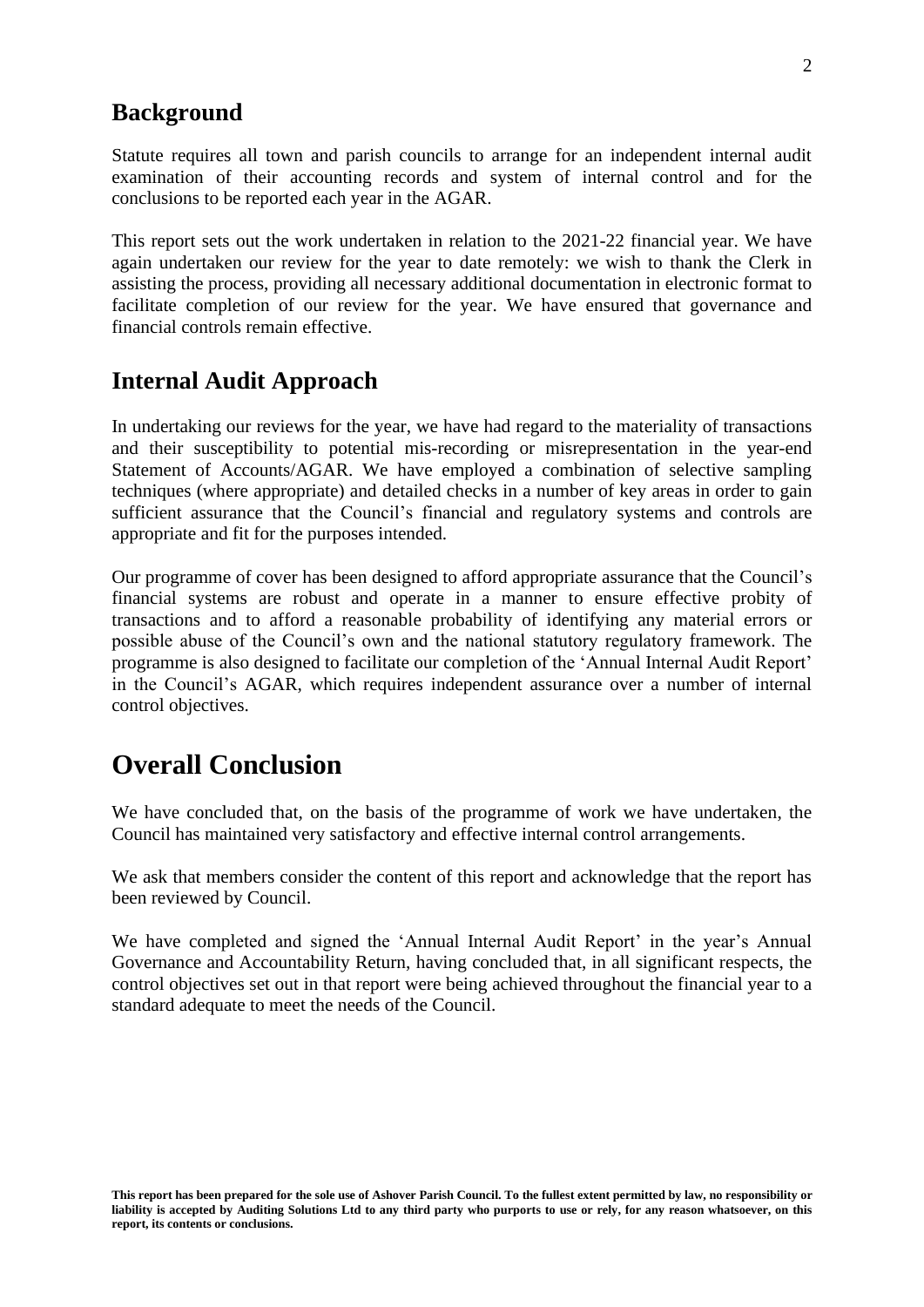## **Detailed Report**

#### **Maintenance of Accounting Records and Bank Reconciliations**

Our objective here is to ensure that the accounting records are being maintained accurately and currently and that no anomalous entries appear in cashbooks or financial ledgers. The Clerk continues to maintain the accounting records utilising the bespoke Alpha software. Unity Bank Current and Reserve bank accounts are in place with daily "sweeps" between them to maximise interest potential. There is also a NS&I deposit account. We have: -

- ➢ Checked and agreed the opening Alpha trial balance detail for 2021-22 to the closing Trial Balance and certified AGAR for 2020 -21;
- ➢ Checked and agreed all transactions for April And August 2021 and March 2022 on all accounts noting that, a single cashbook is maintained for the Unity Current and Reserve accounts;
- ➢ Agreed the monthly bank reconciliations as at August 2021 and March 2022 all accounts;
- ➢ Checked all the inter-account transfers to August 2021 and March 2022; and
- ➢ Verified that an appropriate cost centre and nominal ledger structure remains in place.

#### *Conclusions*

*We are pleased to record that no issues have been identified that warrant formal comment or recommendation.*

### **Review of Corporate Governance**

Our objective is to ensure that the Council has a robust regulatory framework in place; that Council and Committee meetings are conducted in accordance with the adopted Standing Orders and that, as far as we are able to ascertain, no actions of a potentially unlawful nature have been or are being considered for implementation. We have: -

- ➢ Reviewed the minutes of meetings of the Full Council and its Standing Committees for the financial year, to ensure that, as far as we are reasonably able, no issues affecting the Council's financial stability either in the short, medium or long term exist, also that no legal issues are in existence whereby the Council may either be considering or have taken decisions that might result in ultra vires expenditure being incurred;
- ➢ We have noted in our previous report that the Council reviewed its Standing Orders and Financial Regulations with minor amendments with the removal relating to remote meetings adopting them formally in May 2021; and
- ➢ Confirmed that all payments continue to be approved by members and recorded in the minutes, together with reference to the relevant powers for approval of grants and donations.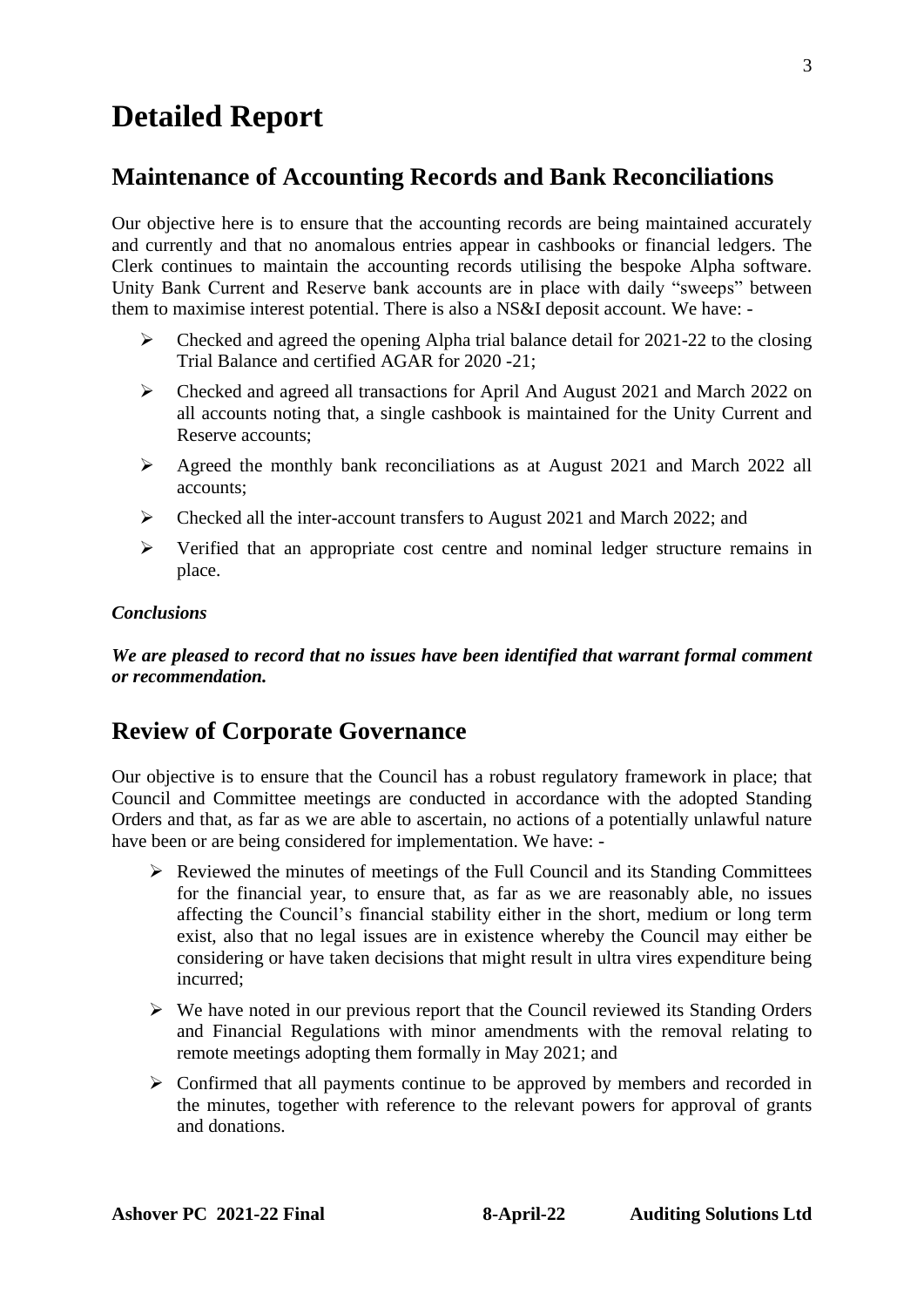#### *Conclusions*

*There are no matters requiring formal comment or recommendation in this area of our review process.*

### **Review of Expenditure**

Our aim here is to ensure that: -

- ➢ Resources are released in accordance with the Council's approved procedures and budgets;
- ➢ Payments are supported by appropriate documentation, either in the form of an original trade invoice or other appropriate form of document confirming the payment as due and/or an acknowledgement of receipt, where no other form of invoice is available;
- $\triangleright$  The correct expense codes have been applied to invoices when processed; and
- ➢ VAT has been appropriately identified and coded to the control account for periodic recovery.

We have completed testing in this area selecting a small sample of payments irrespective of value, to 31<sup>st</sup> March 2022.

We have also reviewed the current VAT records to March 2022 on the accounting software agreeing a claim sample detail to supporting invoices and records.

#### *Conclusions*

*We are pleased to record that no issues have been identified that warrant formal comment or recommendation.*

### **Assessment and Management of Risk**

Our aim here is to ensure that the Council has put in place appropriate arrangements to identify all potential areas of risk of both a financial and health / safety nature, whilst also ensuring that appropriate arrangements exist to monitor and manage those risks in order to minimise the opportunity for their coming to fruition. We have:

- ➢ Examined the Council's approach to the identification, recording and management of financial risks, reviewing the Council's schedule of risk assessments prepared through the specialist LCRS software, together with other risk documentation developed by the Clerk, also noting that the LCRS risk assessments were reviewed and re-adopted by the Council in May 2021. Noted that daily/weekly Health & Safety checks are completed by the Health & Safety Monitor / WC Cleaner and recorded appropriately: these are also supported by monthly and annual safety checks by North Derbyshire District Council safety officers; and
- ➢ Examined the Council's current year insurance policy, with Aviva via BHIB, to ensure that appropriate cover is in place to meet the Council's present needs. Both

**Ashover PC 2021-22 Final 8-April-22 Auditing Solutions Ltd**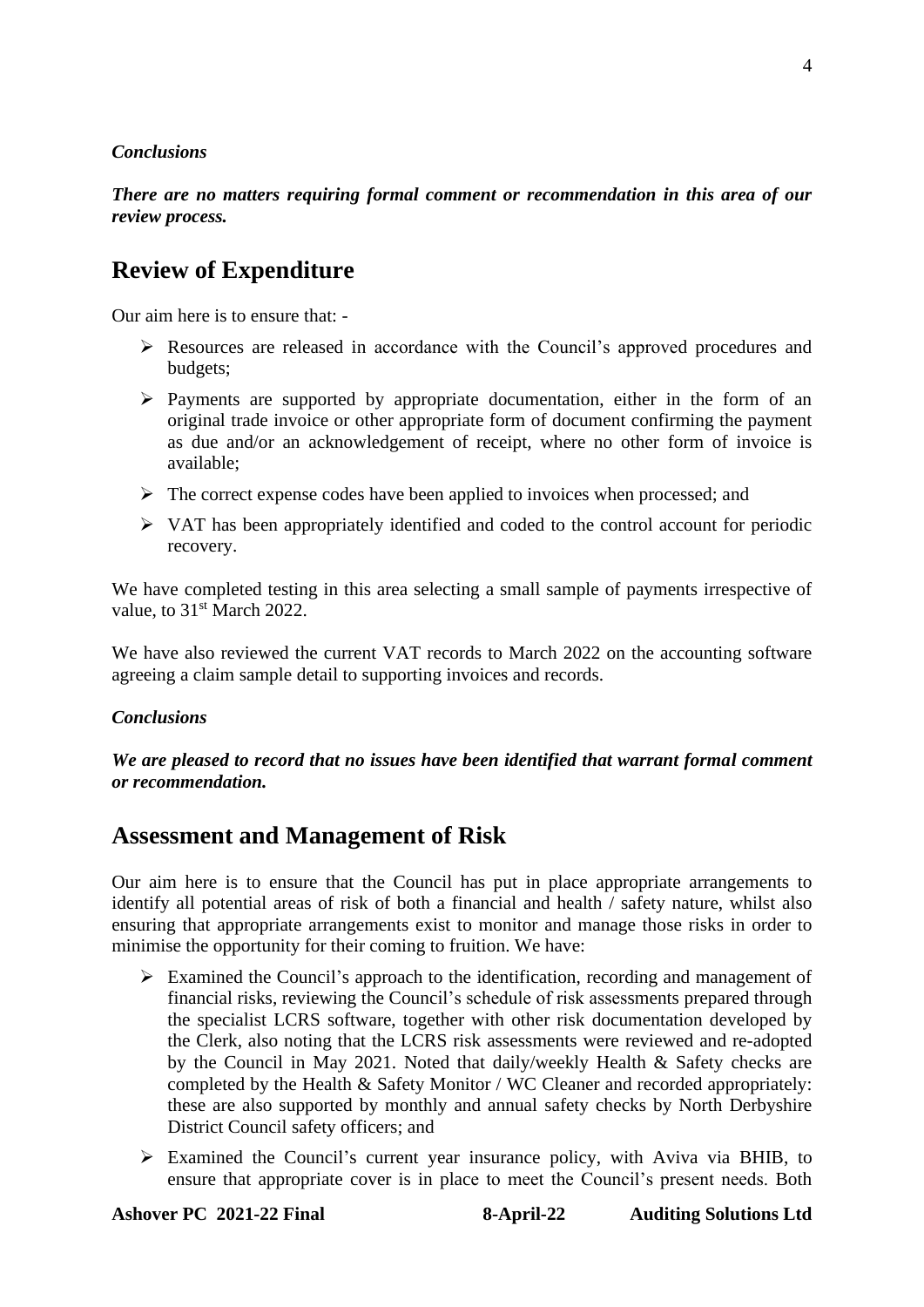Public and Employer's Liability stand at £10 million, with Fidelity Guarantee at £250,000, all of which we consider appropriate to the needs of the Council.

#### *Conclusions*

*No issues have arisen in this area warranting formal comment.*

### **Precept Determination and Budgetary Control**

In this area of our coverage, we aim to ensure that the Council has sound procedures in place for the determination of its annual budget and also for monitoring and managing available resources throughout the financial year.

The Council has, as evidenced by the supporting documentation and minutes, undertaken an appropriate exercise in determining the budget and precept requirement for 2022-23: we note that the final precept was considered and approved by Full Council at £89,755.00, at a Full Council meeting on 16th November 2021.

We are again pleased to note that regular budget monitoring reports are presented to members generally monthly, also noting that periodic virements are approved, where applicable, to meet current spending priorities.

#### *Conclusions*

*No issues have arisen currently in this area warranting formal comment.*

### **Review of Income**

The Council has a variety of income sources, ranging from the annual precept to burial fee income, bank interest, tennis courts, miscellaneous donations and grants.We have:

- ➢ Checked cemetery activity for the year to August 2021 by reference to the burial register entries ensuring that they are all supported by appropriate undertakers' applications; that the fees charged are in accord with the published scales; that income has been received within an appropriate time scale and recorded appropriately in the accounting records. We also note that an electronic record is maintained of all the grave and burial records which is fully backed up on an independent hard drive: this electronic record is kept alongside the written records;
- ➢ Also checked and agreed allotment rental fee income for the financial year by reference to the ledger entries to ensure agreements were in place and that the fees charged at published scales and banked accordingly; and
- ➢ Noted that members approved the annual scales of charges to be applied for the cemetery, which have again remained unchanged for 2021-22.

#### *Conclusions*

*No issues have been identified with regard to our testing in this area.*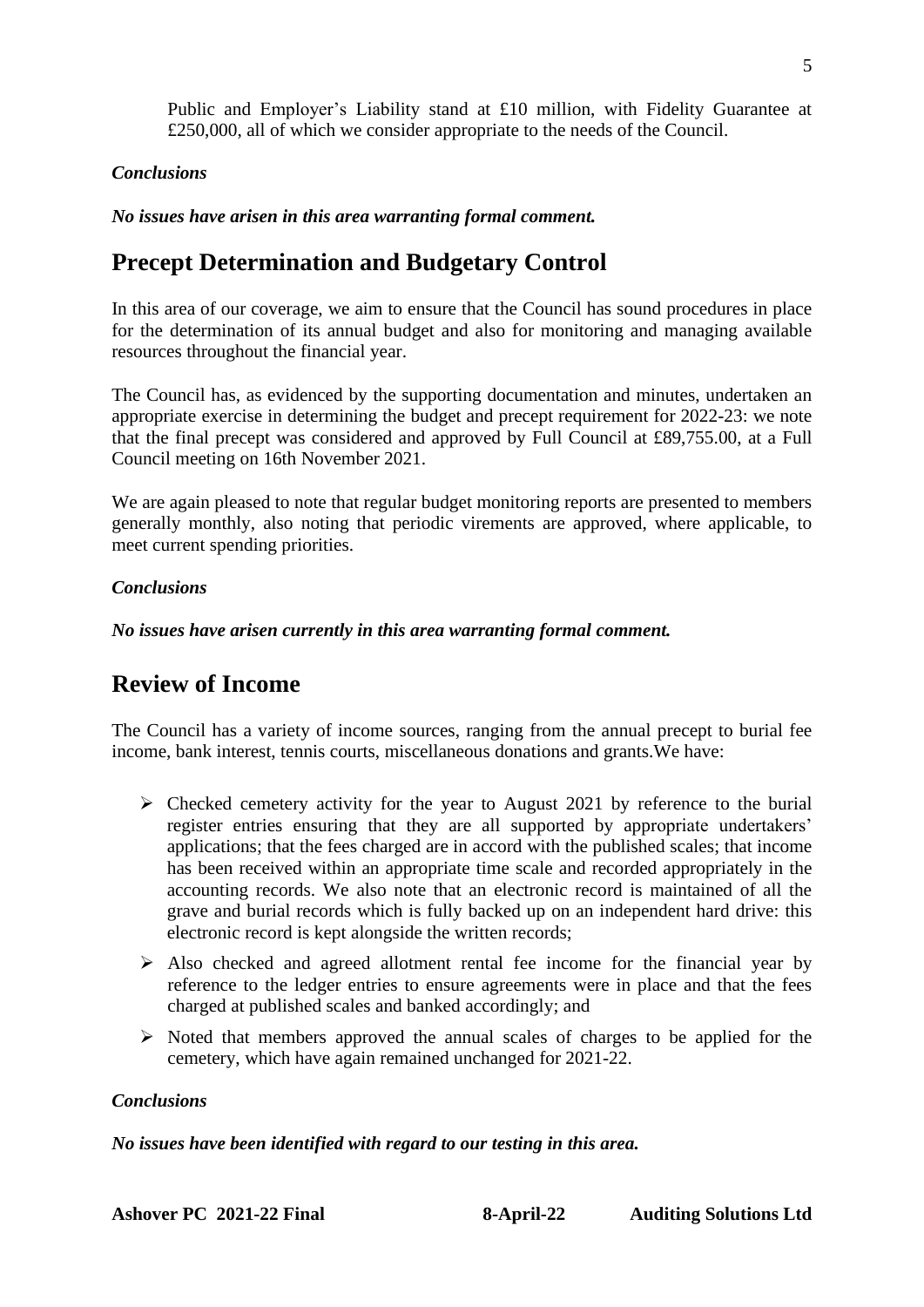### **Petty Cash Account**

*The Council does not operate a petty cash account: consequently, no action will be required in this area of the AGAR's internal audit certification process.*

### **Review of Staff Salaries**

In examining the Council's payroll function, we aim to confirm that extant legislation is being appropriately observed as regards adherence to the Employee Rights Act 1998 and the requirements of HM Revenue and Customs (HMRC) legislation as regards the deduction and payment over of income tax and NI contributions, together with meeting the requirements of the pension scheme, in relation to employee percentage bandings. To meet that objective, we have: -

- $\triangleright$  Checked and agreed the computation of staff gross and net pay for August 2021, also verifying that the net payments corresponded to the data produced for the month; and
- ➢ Checked detail of tax and NI deductions / contributions, together with Nest pension contributions, for August 2021 ensuring that the appropriate tables have been applied by reference to the HMRC Basic PAYE Tools software.

#### *Conclusions*

*No matters have been identified in this area this year warranting formal comment or recommendation.*

### **Fixed Asset Registers**

The Governance and Accountability Manual requires all councils to maintain a record of all assets owned. We have checked and agreed the principles used in the detail, as recorded in the Council's Asset Register, noting that it has been prepared using purchase cost values or where that value is unknown at the previous year's Return level or uplifted or decreased to reflect the acquisition or disposal of assets.

#### *Conclusion*

*No issues require formal comment or recommendation.*

#### **Loans and Investments**

*The Council holds neither any specific, long-term investments nor loans requiring disclosure in the Annual Governance and Accountability Return.*

### **Annual Governance and Accountability Return**

The Accounts and Audit Regulations required that all Councils prepare a detailed Statement of Accounts, together with supporting statements identifying other aspects of the Council's financial affairs.